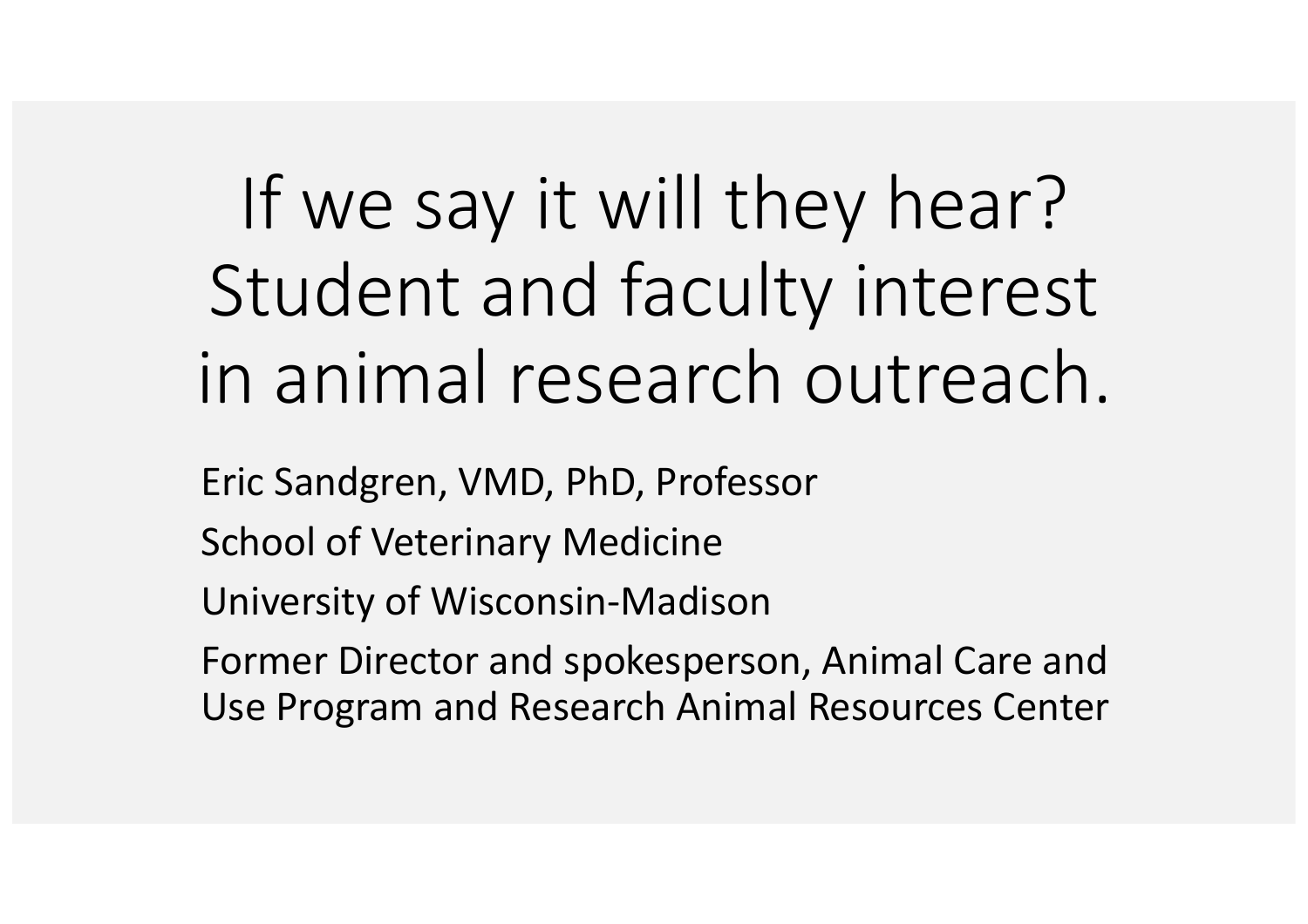## UW-Madison Animal Research Survey

- Developed by Eric Sandgren, VMD, PhD, School of Veterinary Medicine; Robert Streiffer, PhD, Medical History and Bioethics; and Nadia Assad, MS, Jennifer Dykema, PhD, and Jackson Moberg, UW-**Madison Survey Center**
- Funded by UW-Madison and School of Veterinary Medicine
- 27 questions; mainly Likert-scale; required an average of 12 minutes
- Web-based, with paper follow-up mailed to faculty
- Administered fall 2016 to randomly selected undergraduate students, and spring 2017 to all faculty
- One study question: is open discussion of animal research an organizational best practice?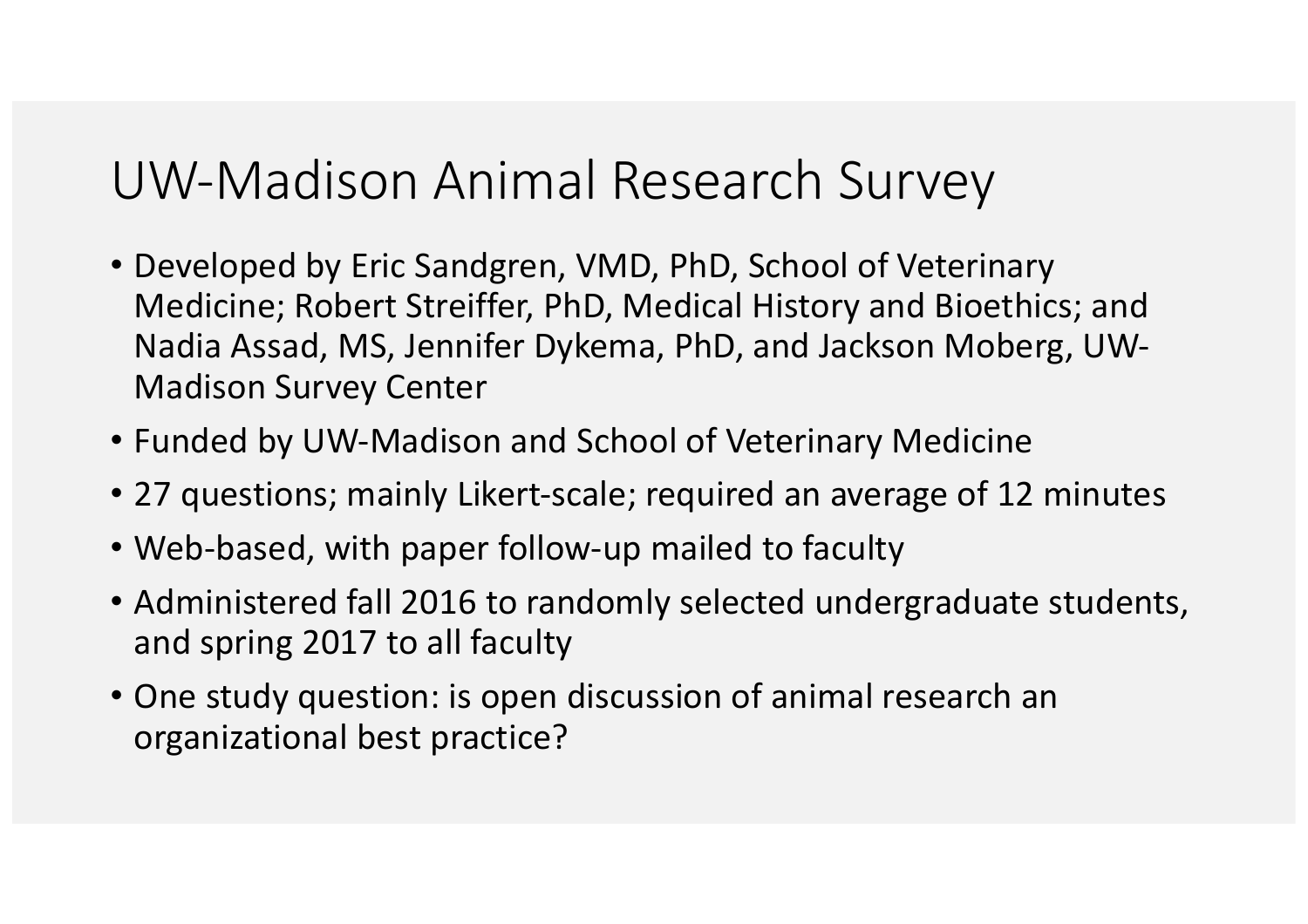### Q2. How much do you feel you know about the facts and arguments for and against the use of animals in research?

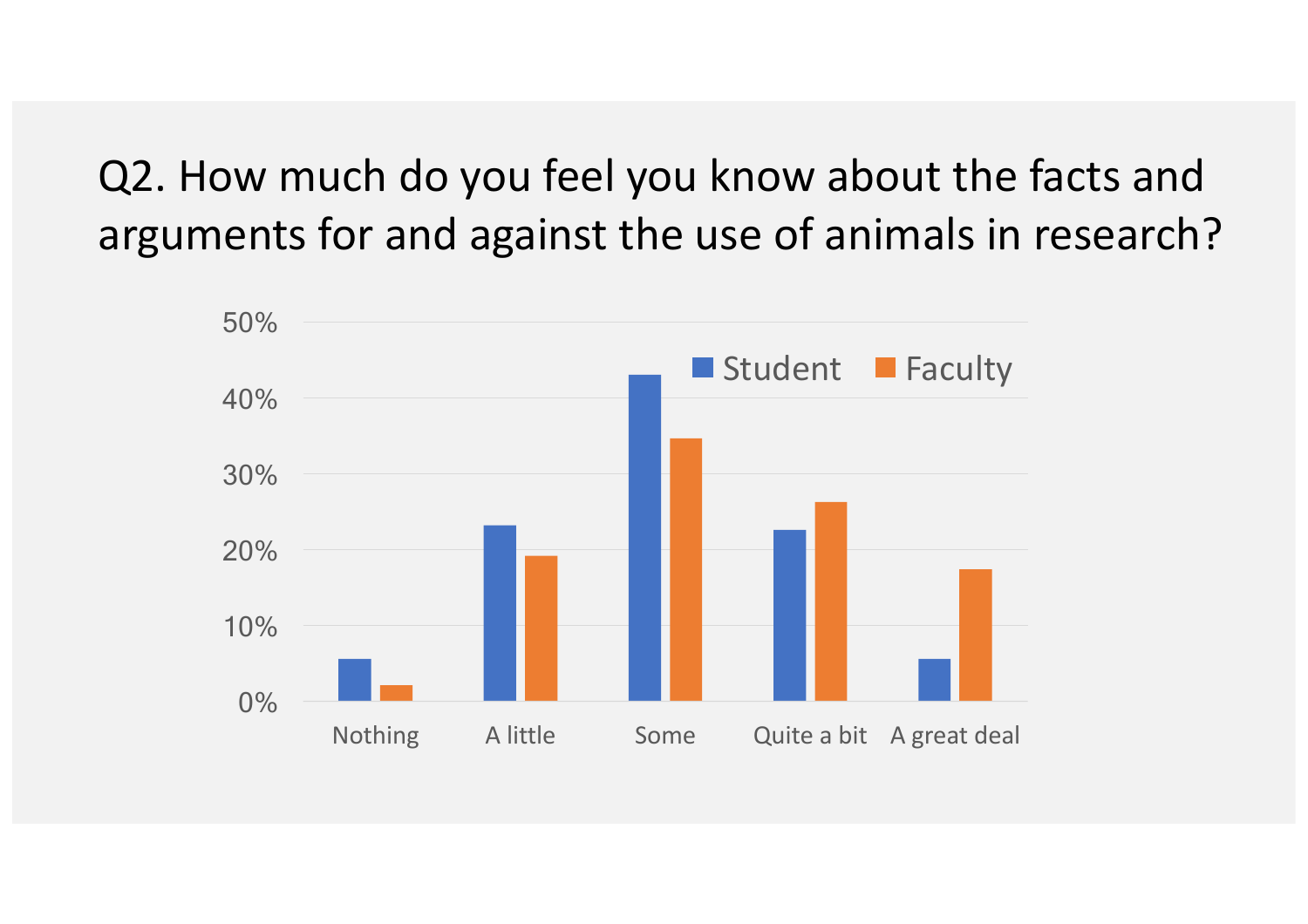#### Q1. How important to you is the issue of using animals in research?

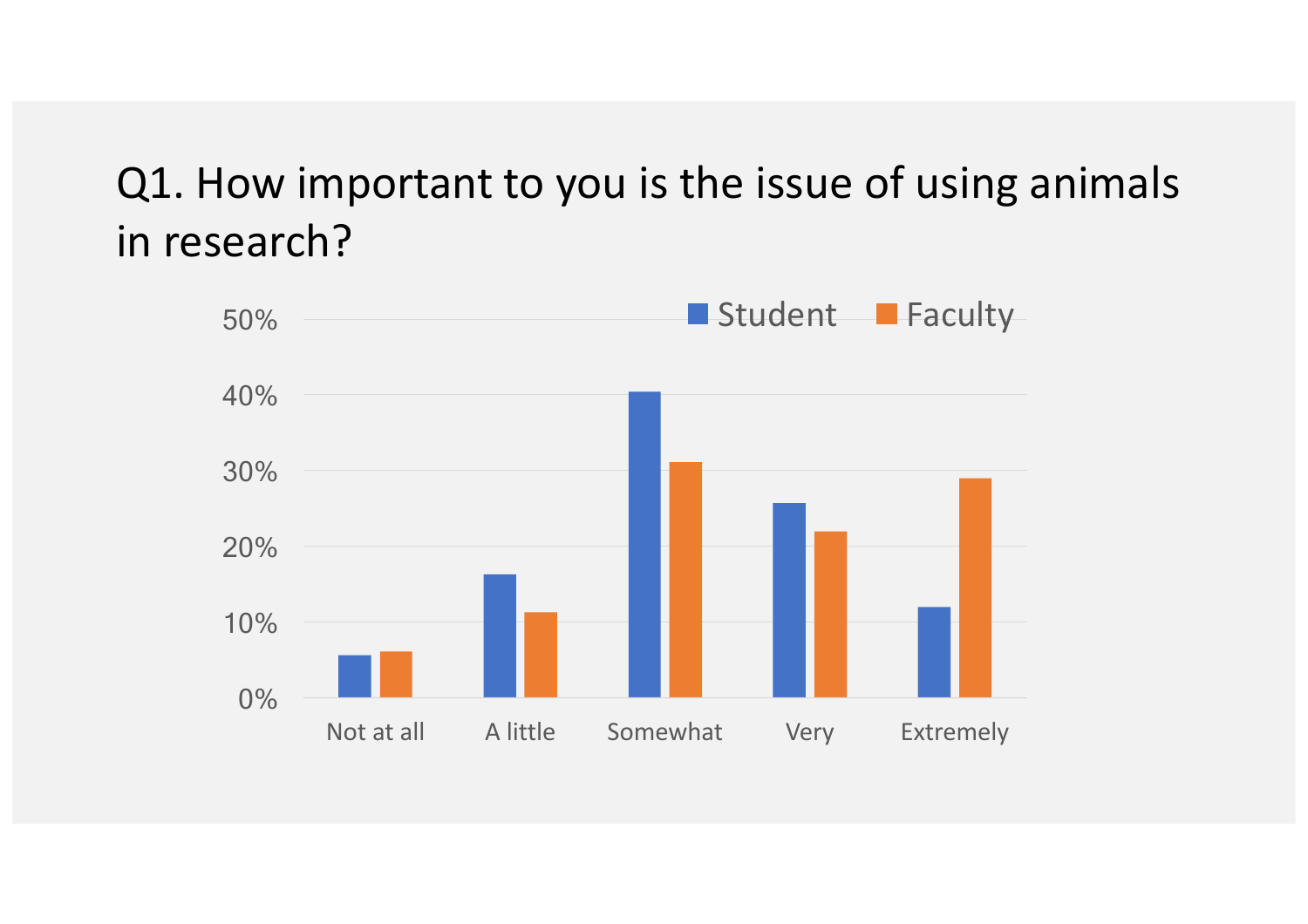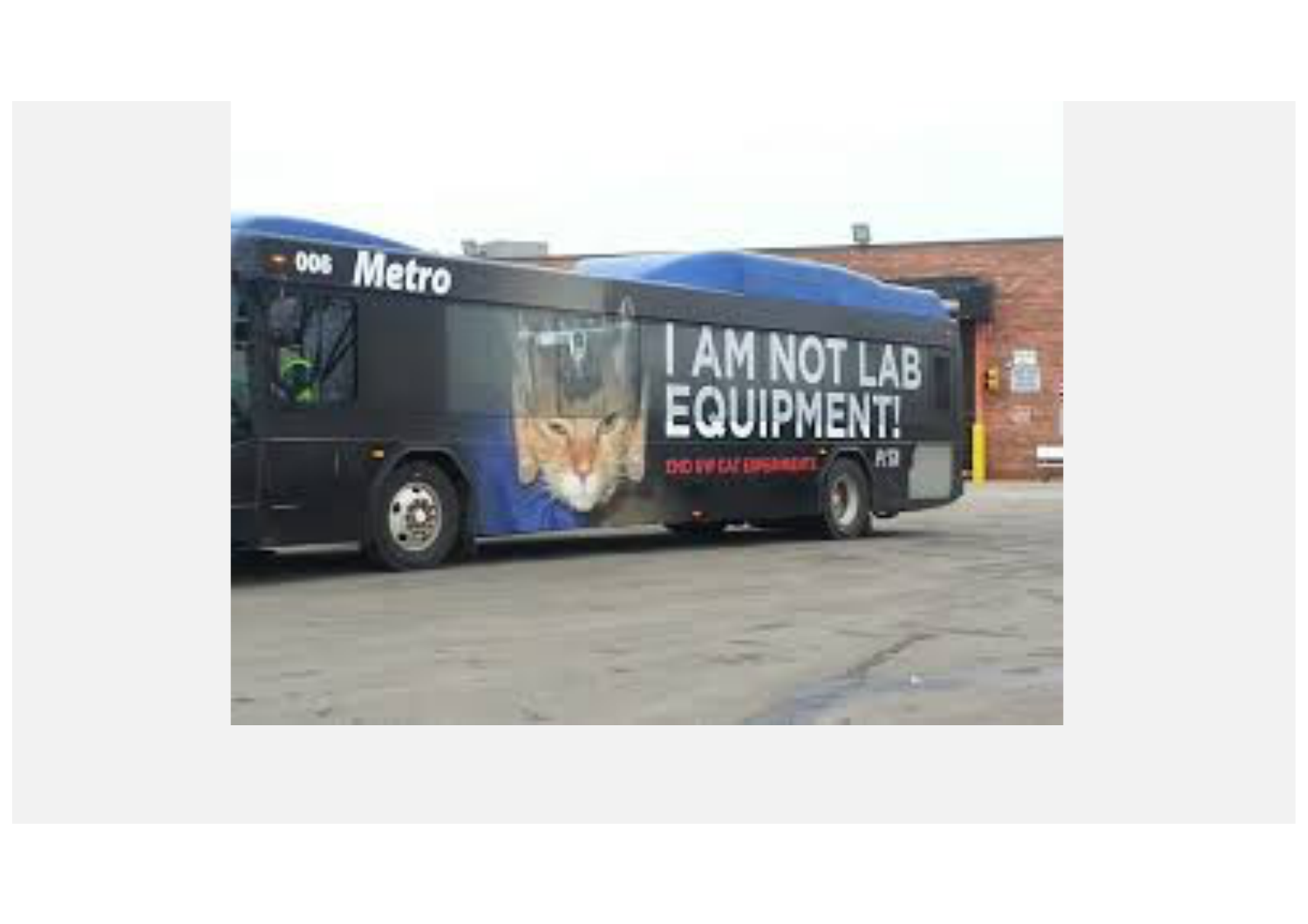Q18. Have you seen, heard, or read anything about the use of animals in research from any of the following sources?

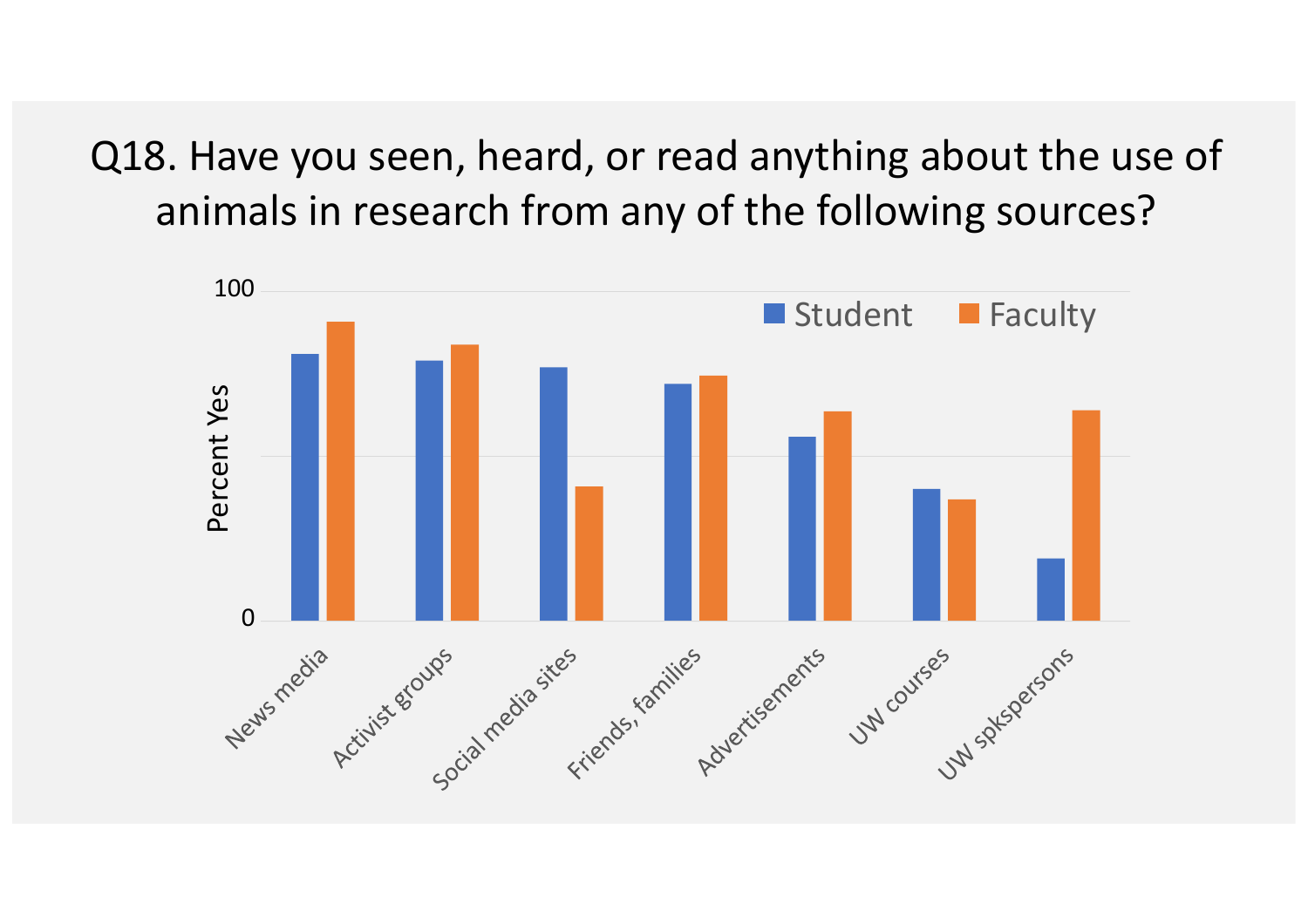Q17. How much do you trust the following sources to provide unbiased information about the use of animals in research?

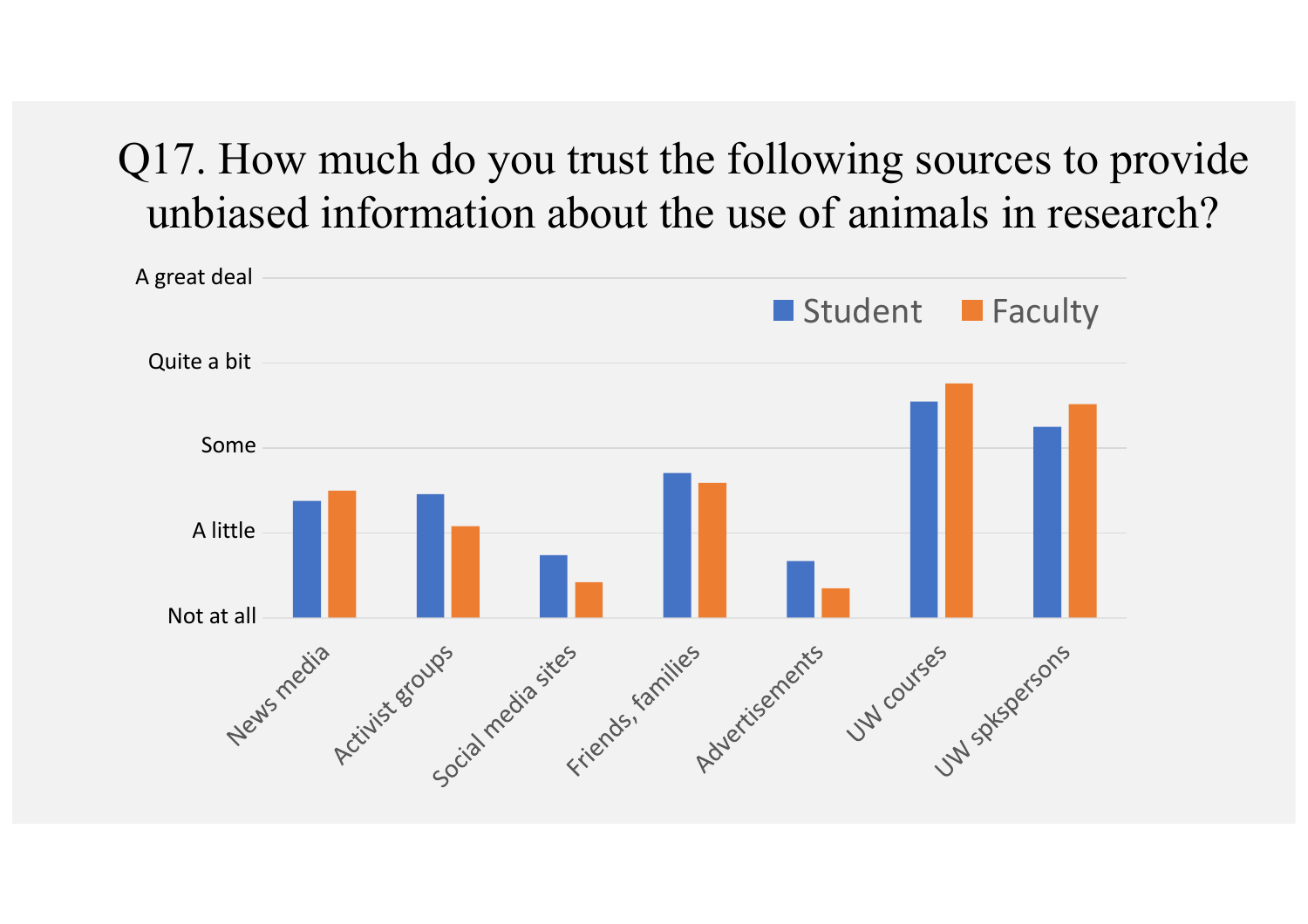Q19. Do you feel the amount you have seen, heard, or read about the use of animals in research from each of the following sources has been:

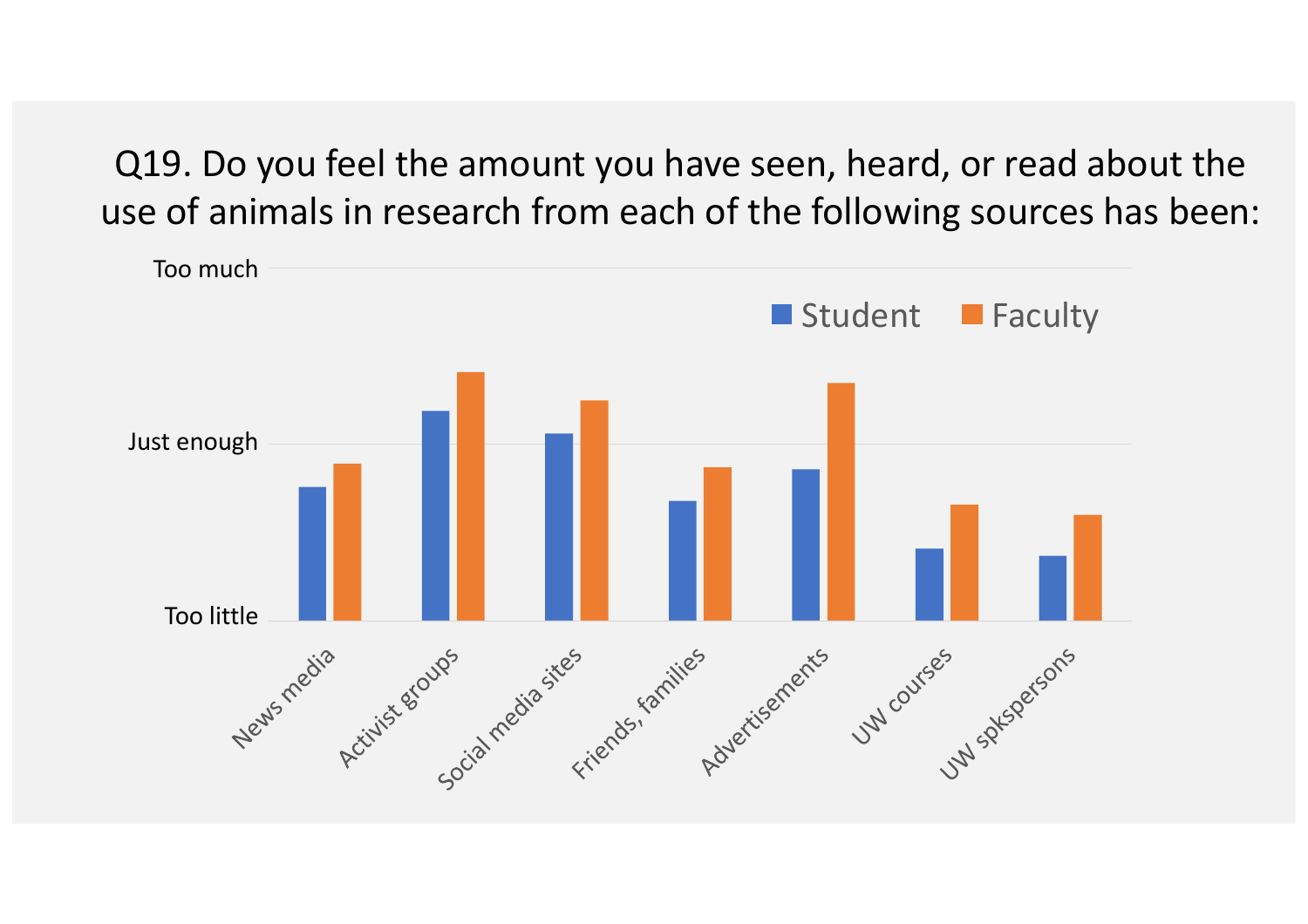## UW-Madison animal research communication

- We have been a frequent target of animal activist campaigns.
- 15+ year history of open discussion of animal research
	- Debates; formal and informal public discussions
	- Forum on Animal Research Ethics (FARE) and Learning About Ethics in Animal Research Now (LEARN)
	- In-house and traveling outreach
	- Engagement with reporters
- Animal use is acknowledged in press releases describing relevant UW-Madison research.
- Comprehensive website-linked description of our animal program, including controversial studies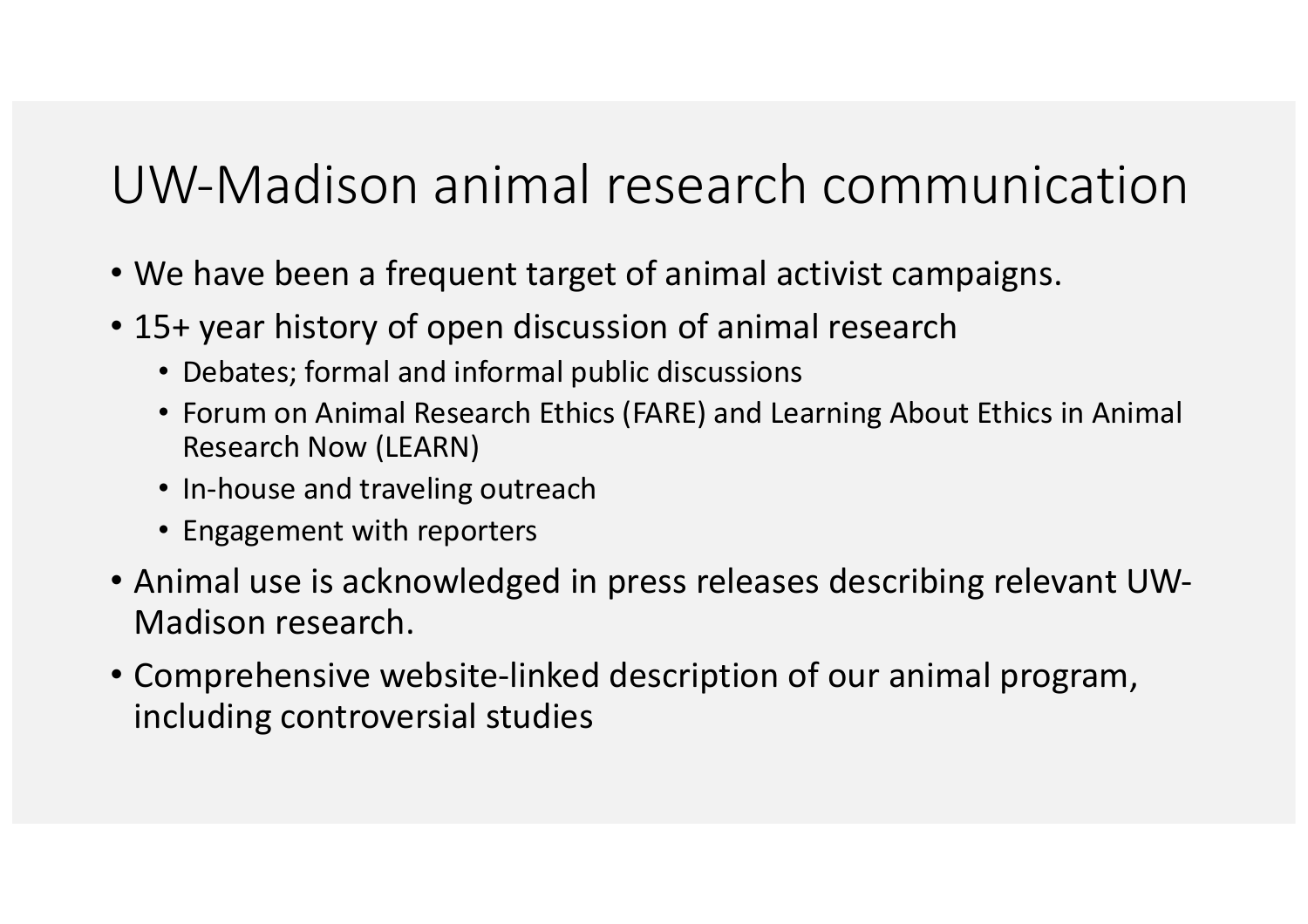Our observations suggest that the university community strongly favors increased open communication about animal research.

Open communication is a best-practice.